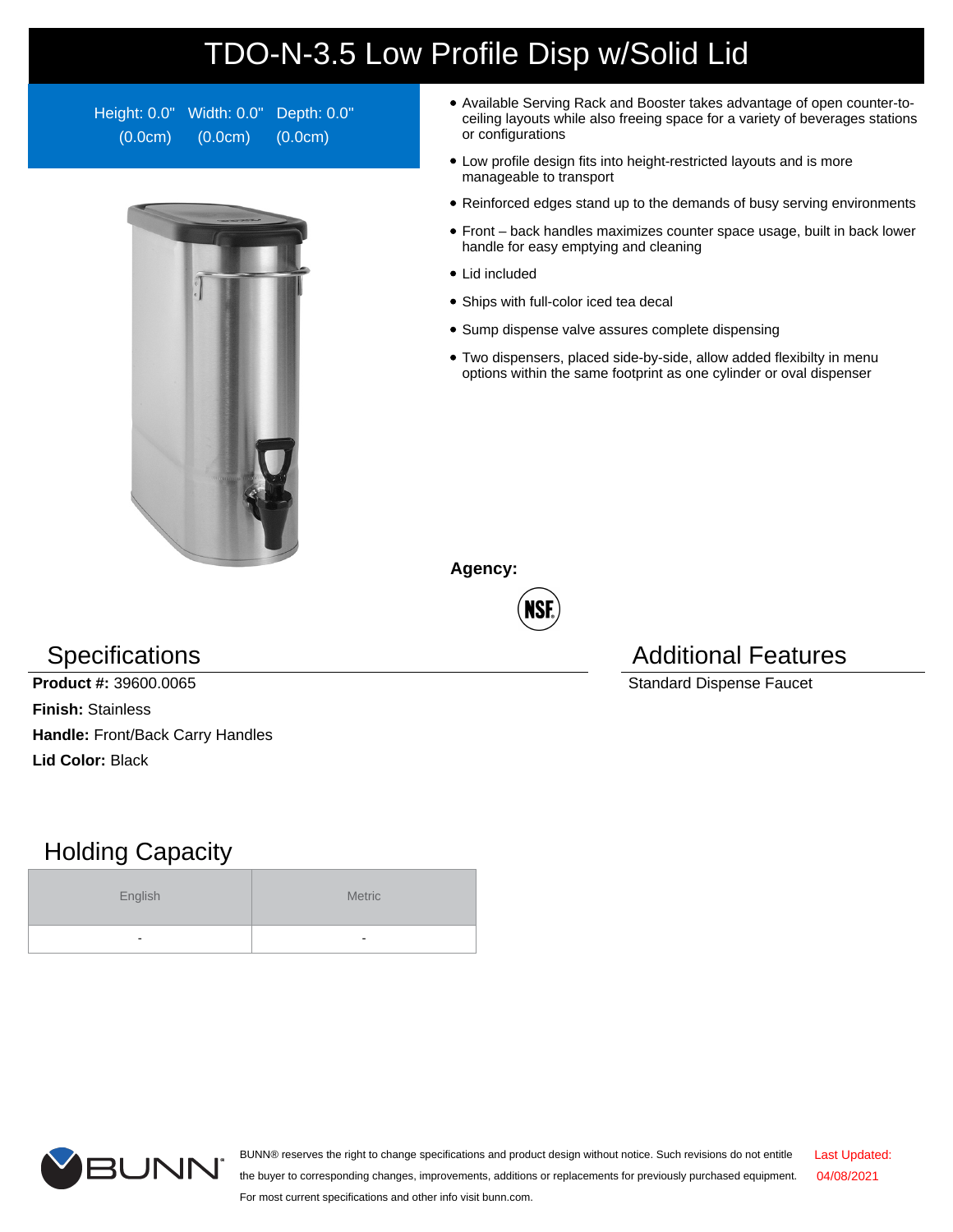



| Unit          |        |                          | Shipping                 |          |           |          |           |                         |
|---------------|--------|--------------------------|--------------------------|----------|-----------|----------|-----------|-------------------------|
|               | Height | Width                    | Depth                    | Height   | Width     | Depth    | Weight    | Volume                  |
| English       | $\sim$ | $\overline{\phantom{a}}$ | $\overline{\phantom{0}}$ | 15.7 in. | $6.4$ in. | 16.2 in. | 5.470 lbs | $0.937$ ft <sup>3</sup> |
| <b>Metric</b> | $\sim$ | $\blacksquare$           | $\sim$                   | 39.8 cm  | 16.2 cm   | 41.2 cm  | 2.481 kgs | $0.027 \text{ m}^3$     |



BUNN® reserves the right to change specifications and product design without notice. Such revisions do not entitle the buyer to corresponding changes, improvements, additions or replacements for previously purchased equipment. For most current specifications and other info visit bunn.com.

Last Updated: 04/08/2021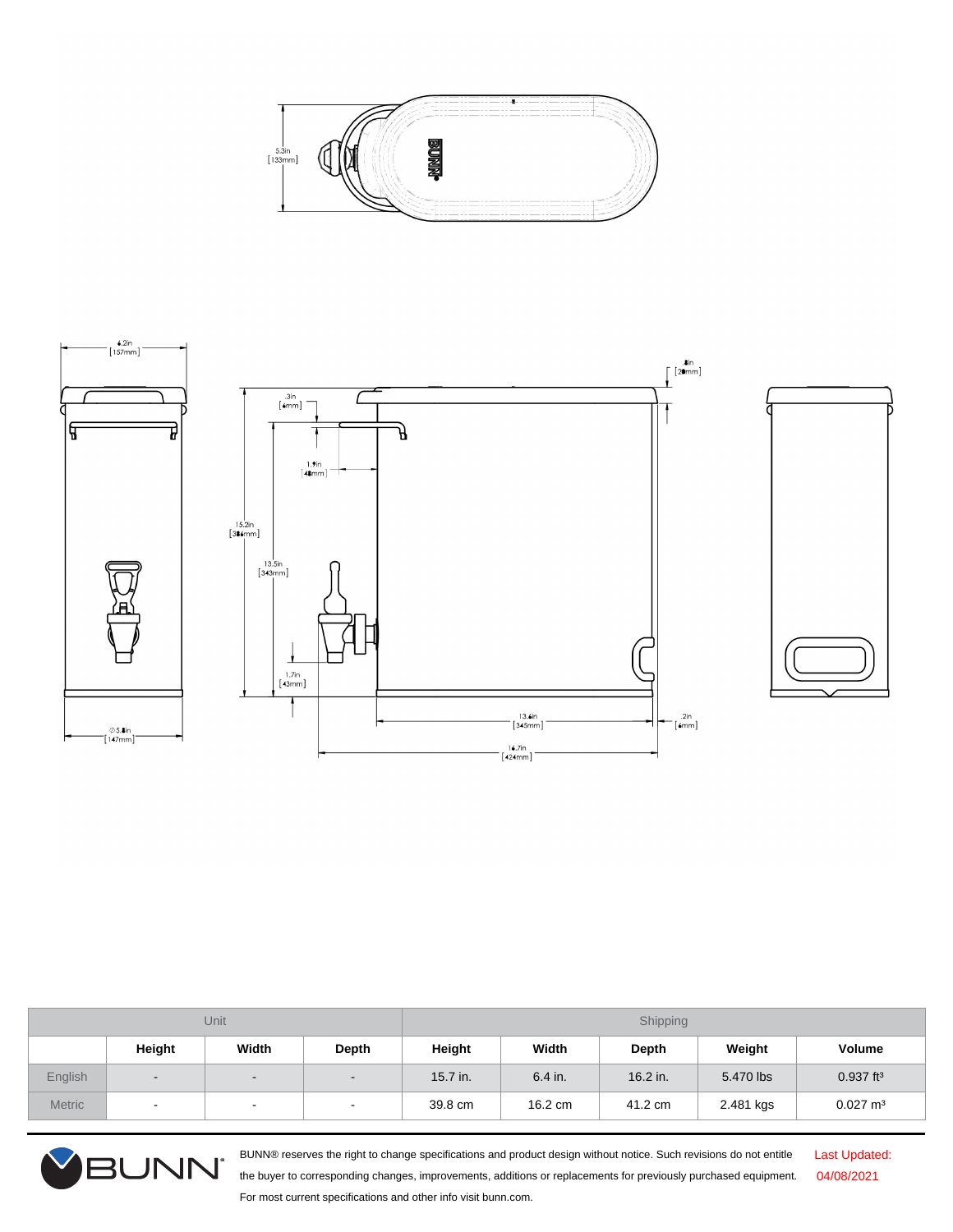## Related Products & Accessories: TDO-N-3.5 Low Profile Disp w/Solid Lid(39600.0065)





BUNN® reserves the right to change specifications and product design without notice. Such revisions do not entitle the buyer to corresponding changes, improvements, additions or replacements for previously purchased equipment. For most current specifications and other info visit bunn.com. Last Updated: 04/08/2021